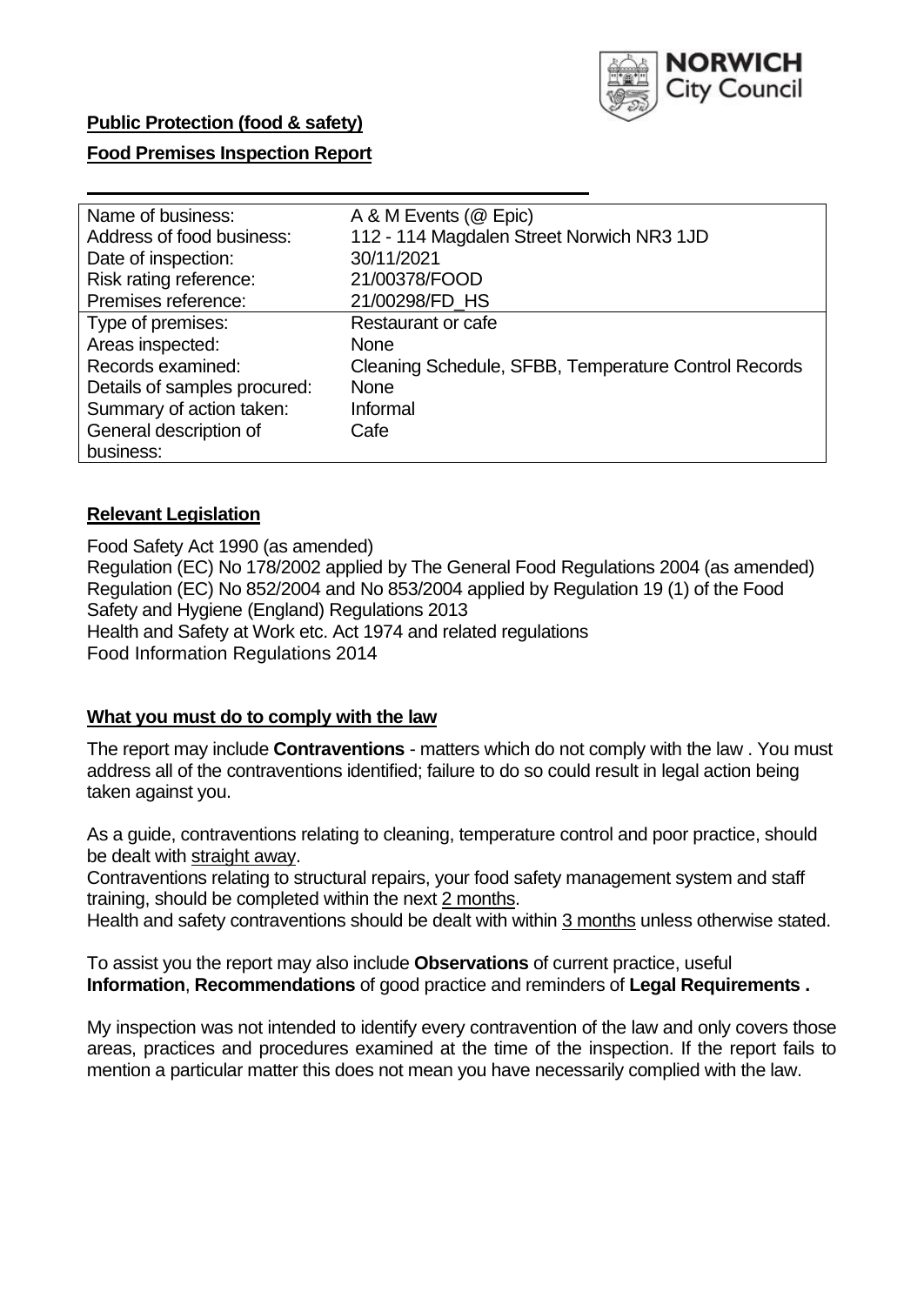# **FOOD SAFETY**

### **How we calculate your Food Hygiene Rating:**

 The food safety section has been divided into the three areas which you are scored against for the hygiene rating: 1. food hygiene and safety procedures, 2. structural requirements and 3. confidence in management/control procedures. Each section begins with a summary of what was observed and the score you have been given. Details of how these scores combine to produce your overall food hygiene rating are shown in the table.

| <b>Compliance Area</b>                     |          |    |           | <b>You Score</b> |           |    |           |    |                |  |  |
|--------------------------------------------|----------|----|-----------|------------------|-----------|----|-----------|----|----------------|--|--|
| <b>Food Hygiene and Safety</b>             |          |    |           | 0                | 5.        | 10 | 15        | 20 | 25             |  |  |
| <b>Structure and Cleaning</b>              |          |    | 0         | 5                | 10        | 15 | 20        | 25 |                |  |  |
| Confidence in management & control systems |          |    | $\bf{0}$  | 5                | 10        | 15 | 20        | 30 |                |  |  |
|                                            |          |    |           |                  |           |    |           |    |                |  |  |
| <b>Your Total score</b>                    | $0 - 15$ | 20 | $25 - 30$ |                  | $35 - 40$ |    | $45 - 50$ |    | > 50           |  |  |
| Your Worst score                           | 5.       | 10 | 10        |                  | 15        |    | 20        |    | $\blacksquare$ |  |  |
|                                            |          |    |           |                  |           |    |           |    |                |  |  |
| <b>Your Rating is</b>                      | 5        | 4. | 3         |                  | 2         |    |           |    | $\overline{0}$ |  |  |

Your Food Hygiene Rating is 5 - a very good standard



# **1. Food Hygiene and Safety**

 requirements. You have safe food handling practices and procedures and all the Food Hygiene standards are excellent. You demonstrated full compliance with legal necessary control measures to prevent cross-contamination are in place. **(Score 0)** 

# Hand-washing

**Observation** I was pleased to see hand-washing was well managed.

# Personal Hygiene

**Observation** I was pleased to see that standards of personal hygiene were high.

# **2. Structure and Cleaning**

 procedures are in place to rectify any problems as they arise. There is good provision for The structure facilities and standard of cleaning and maintenance are all excellent and you demonstrated full compliance with the law. There is evidence of effective pest control and waste disposal. **(Score 0)**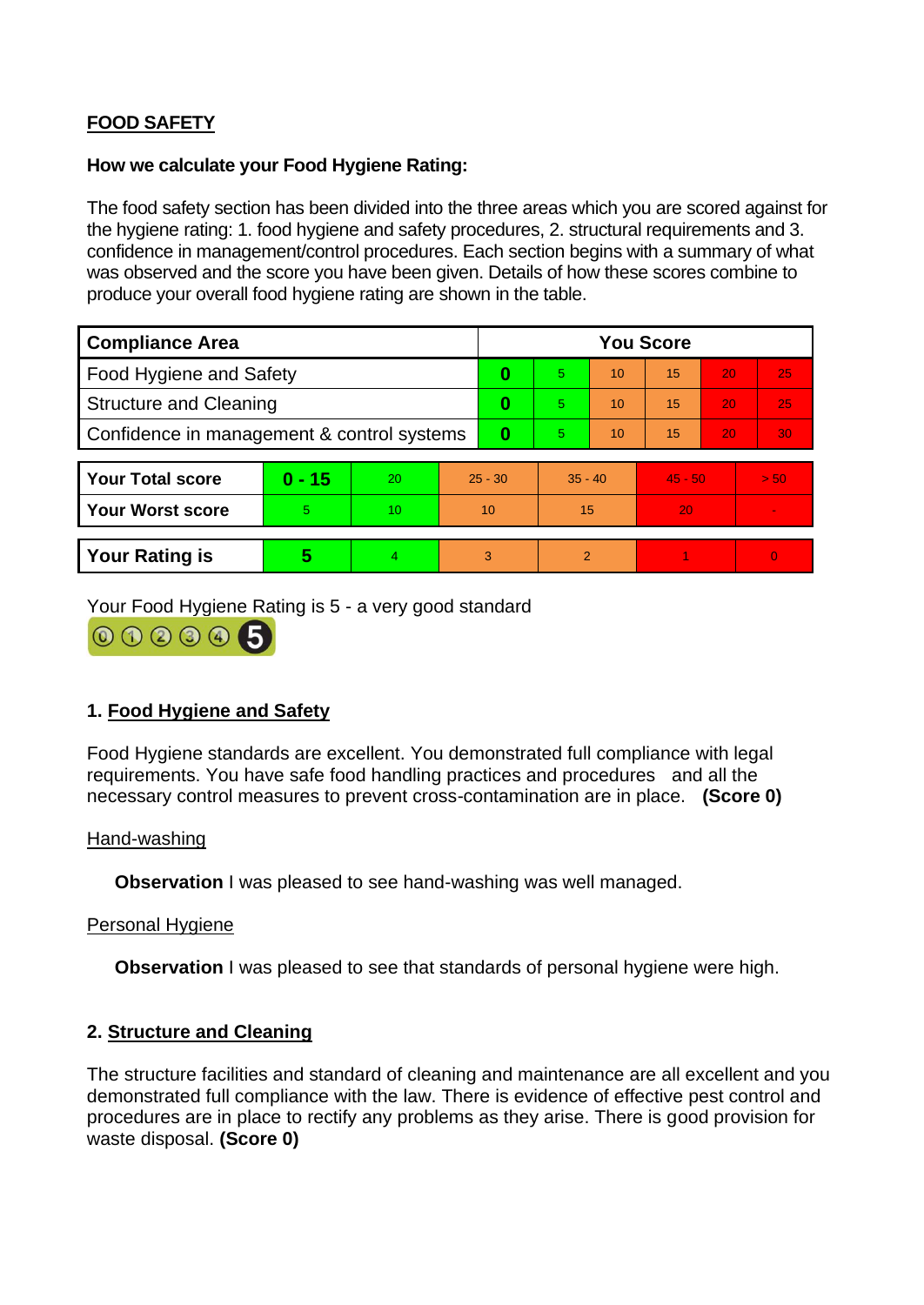# Cleaning of Structure

 **Observation** The kitchen had been well maintained and the standard of cleaning was good.

# Cleaning of Equipment and Food Contact Surfaces

**Observation** You had dedicated equipment for the preparation of raw and ready-to-eat foods.

# Cleaning Chemicals / Materials / Equipment and Methods

**Observation** I was pleased to see that the premises was kept clean and that your cleaning materials, methods and equipment were able to minimise the spread of harmful bacteria between surfaces.

#### **Maintenance**

**Observation** You are maintaining the premises in good condition.

#### Pest Control

**Observation** I was pleased to see that the premises was proofed against the entry of pests and that pest control procedures were in place.

# **3. Confidence in Management**

A food safety management system is in place and you comply fully with the law. Hazards to food are understood properly controlled managed and reviewed. Your records are appropriate and being maintained. All your staff are suitably supervised and trained. You have a very good track record. **(Score 0)** 

#### Type of Food Safety Management System Required

**Observation** Your SFBB/food safety management system was in place and working well. I was confident you had effective control over hazards to food.

 demonstrate effective control over food spoilage organisms. **Observation** You were date labelling perishable foods appropriately and could

**Observation** You had colour-coded equipment and effective separation between raw and ready-to-eat food at all stages in your operation.

#### **Traceability**

**Observation** Your records were such that food could easily be traced back to its supplier.